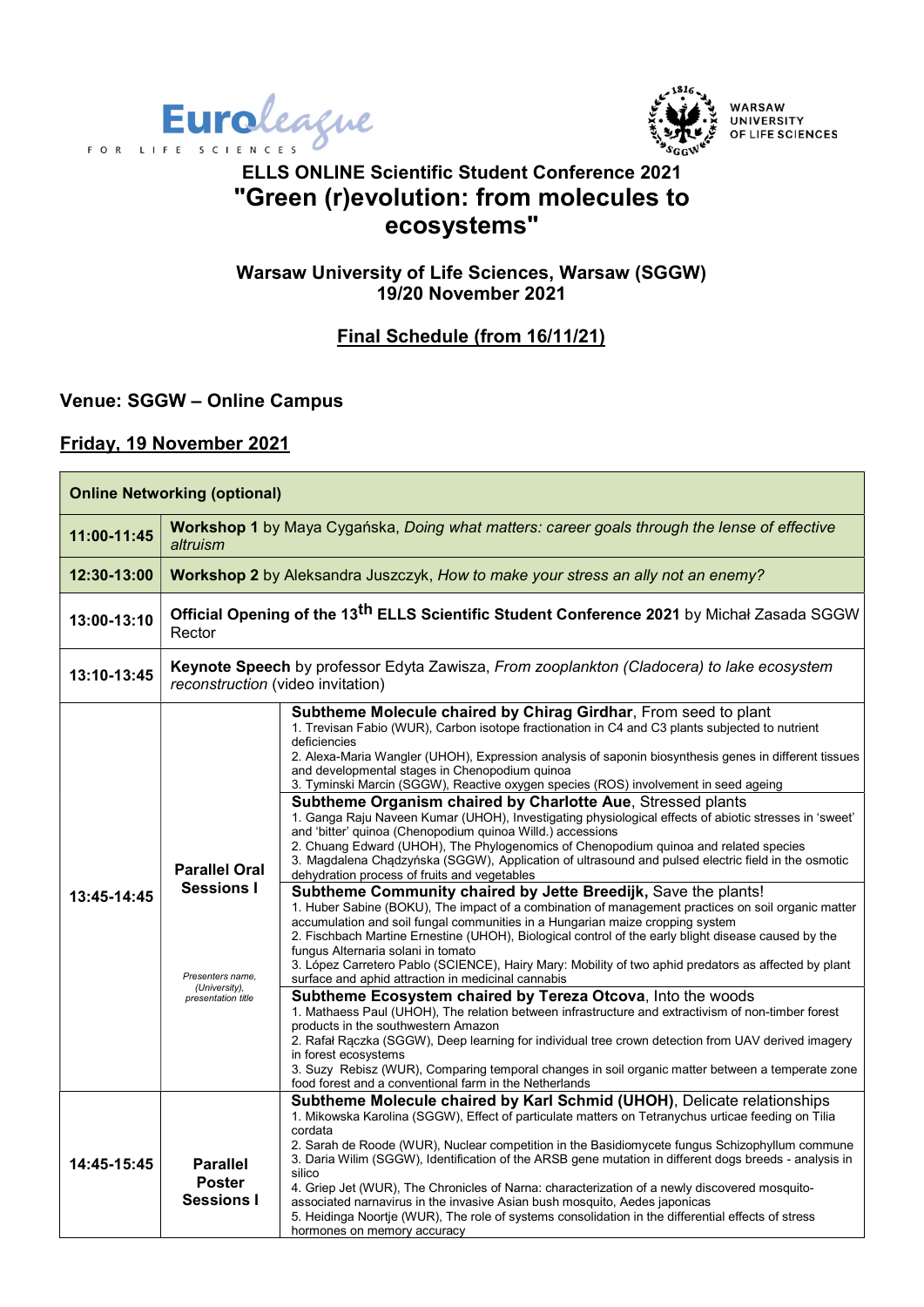



WARSAW<br>UNIVERSITY<br>OF LIFE SCIENCES

|             |                                              | Subtheme Organism chaired by Matthias Schreiner (BOKU), From field to lab<br>1. Matys Aleksandra (SGGW), Influence of ultrasound on color and antioxidant activity of mushrooms<br>dried by various methods<br>2. Alicja Barańska (SGGW), Optimization of strawberry juice concentrate spray drying at high and low<br>temperature<br>3. Schwalm Henning (BOKU). The role of root and rhizosphere traits in phosphorus efficiency of upland<br>rice<br>4. Pazik Sabina (SGGW), Analysis of the possibility of using hemp oil cake<br>5. Cowland Morten (SCIENCE), Micronutrients in hydroponics - utilisation of micronutrients in<br>hydroponically grown tomato with organic fertiliser versus inorganic fertiliser<br>Subtheme Ecosystem chaired by Emma Capandegui (SLU), Let's dig in<br>1. Hartmann Antonia (SLU), Greenhouse gas emissions from compacted peat soil<br>2. Leah Kirchhoff (SLU), Impact of vegetation mycorrhizal type on fungal community composition in<br>arctic tundra heath<br>3. Nagarajan Neerajaa (SLU), The role of agricultural drainage in controlling the effectiveness of two-<br>stage ditches in Sweden                                                                                                                                                                                                                                                                                                                                                                                                                                                                                                                                                                                                                                                                                                                                                                                                                                                                                                                                                                             |
|-------------|----------------------------------------------|--------------------------------------------------------------------------------------------------------------------------------------------------------------------------------------------------------------------------------------------------------------------------------------------------------------------------------------------------------------------------------------------------------------------------------------------------------------------------------------------------------------------------------------------------------------------------------------------------------------------------------------------------------------------------------------------------------------------------------------------------------------------------------------------------------------------------------------------------------------------------------------------------------------------------------------------------------------------------------------------------------------------------------------------------------------------------------------------------------------------------------------------------------------------------------------------------------------------------------------------------------------------------------------------------------------------------------------------------------------------------------------------------------------------------------------------------------------------------------------------------------------------------------------------------------------------------------------------------------------------------------------------------------------------------------------------------------------------------------------------------------------------------------------------------------------------------------------------------------------------------------------------------------------------------------------------------------------------------------------------------------------------------------------------------------------------------------------------------------------------------|
| 15:45-16:10 | <b>Online Coffee Break by ELSA</b>           |                                                                                                                                                                                                                                                                                                                                                                                                                                                                                                                                                                                                                                                                                                                                                                                                                                                                                                                                                                                                                                                                                                                                                                                                                                                                                                                                                                                                                                                                                                                                                                                                                                                                                                                                                                                                                                                                                                                                                                                                                                                                                                                          |
| 16:10-17:10 | <b>Parallel Oral</b><br><b>Sessions II</b>   | Subtheme Molecule chaired by Julia Lindh, On genes and sex<br>1. Kawalski Kacper (SGGW), Investigation of the effects of xenobiotic nanoparticles and silver ions on<br>germinal cell development in Danio rerio<br>2. Mona Fritscher (UHOH), Genetic characterization of the gene takeout as potential link between sex<br>determination and behavior in the honey bee Apis mellifera<br>3. Bertills Mathilda (SLU), Who Calls the African Wild Dog? - De novo SNP discovery and genotyping in<br>the Lycaon pictus<br>Subtheme Organism chaired by Ulla Fischle, Stay healthy<br>1. Schepers Lara (WUR), Is there an optimal form of exercise to improve health? Exploring the role of<br>PGC-1a in the effects of exercise on inflammation<br>2. Utri Zofia (SGGW), Does increasing salmon intake help maintain vitamin D status in young Polish<br>women in the autumn season<br>3. Bergmann Marie (SCIENCE), Loss of Appetite in Patients with Chronic Obstructive Pulmonary<br>Disease: A Descriptive and Qualitative Study with a Mixed Method Approach<br>Subtheme Community chaired by Tereza Otcová, From soil to crop<br>1. Gopinathan Gopika (BOKU), Evaluation of durum wheat cultivars, breeding lines and landraces for<br>Fusarium head blight resistance and it association with anther extrusion<br>2. Mäder Philipp (UHOH), Small-scale investigation of the microbial community and enzyme activity in a<br>DO13C flowcell experiment on undisturbed top- and subsoils<br>3. Girard Anne-Laure (BOKU), Phenotypic and genotypic analyses of a European winter wheat panel for<br>resistance against Fusarium head blight<br>Subtheme Ecosystem chaired by Chirag Girdhar, Meadows & forests<br>1. Deluga Damian (SGGW), Phytoremediation of particulate matter by Taxus baccata L. and Pinus<br>sylvestris L. depending of air pollution level in different cities in Poland<br>2. Helena Schwab (UHOH), The meadow is aliv - how can biodiversity become accessible to consumers<br>3. Adam Nawrocki (SGGW), Air phytoremediation from particulate matter by flower meadows in an<br>urbanized area |
| 17:20-18:20 | <b>Parallel Poster</b><br><b>Sessions II</b> | Subtheme Organism chaired by Claudia Bieling (UHOH), What and how we eat<br>1. Martyna Posluszny (SGGW), Verification of the Utility of Chicken Isolated Intestine Specimens for<br><b>Gastrointestinal Motility Studies</b><br>2. Gbenjo Oluwadamilola (SGGW), Distribution and population density of nematodes species<br>associated with leafy vegetables grown in selected extension villages in Odeda Local Government,<br>Ogun state<br>Subtheme Community chaired by Thorsten Treue (SCIENCE), We changed the<br>natural habitats<br>1. Harshnakumari Kalsinhbhai Bhabhor (CZU), Factors Influencing Consumer Behaviour Towards<br>Indian Restaurants Among Indian Community and Non-Indian People (the case of Prague)<br>2. Sandra Sikkema (WUR), In Dust We Trust, shaping drifting dune dynamics in the North Holland Dune<br>Reserve<br>3. Gospel Ayodele Iyioku (CZU), Effect of Farmer Input Support Program on the Economic Performance<br>of Smallholder Maize Farmers: A Case Study of Agricultural Cooperatives in Zambia<br>4. Marie Jessica Gabriel (SCIENCE), Causes of deforestation in the Philippines: A four decade (1980-<br>2020) study<br>5. Busari Olayode Ibrahim (CZU), Impacts of "the eko atlantic city project" on the environment<br>6. Samuel Kriegl (BOKU), Current challenges for the water management of Austrian golf courses<br>Subtheme Ecosystem chaired by Alexandre Fahringer (BOKU), Amend the<br>production<br>1. Alena Holzknecht (SLU), Can Agriculture Help Solve the Climate Crisis? Relating regenerative<br>farming practices to carbon sequestration and soil health on Gotland, Sweden<br>2. Ranscht Leon Johann Andreas (UHOH), Assessment of CONVISO® SMART under the current<br>approval and field conditions in Mid-Germany<br>3. Babatunde Olayemi (SGGW), Growth, regrowth ability and nutrient content of celosia argentea with<br>cattle dung<br>4. Katarzyna Trzaska (SGGW), Analysis of the functioning of FIFO in stores, taking into account organic<br>food intended for children aged 0-3 years                                                     |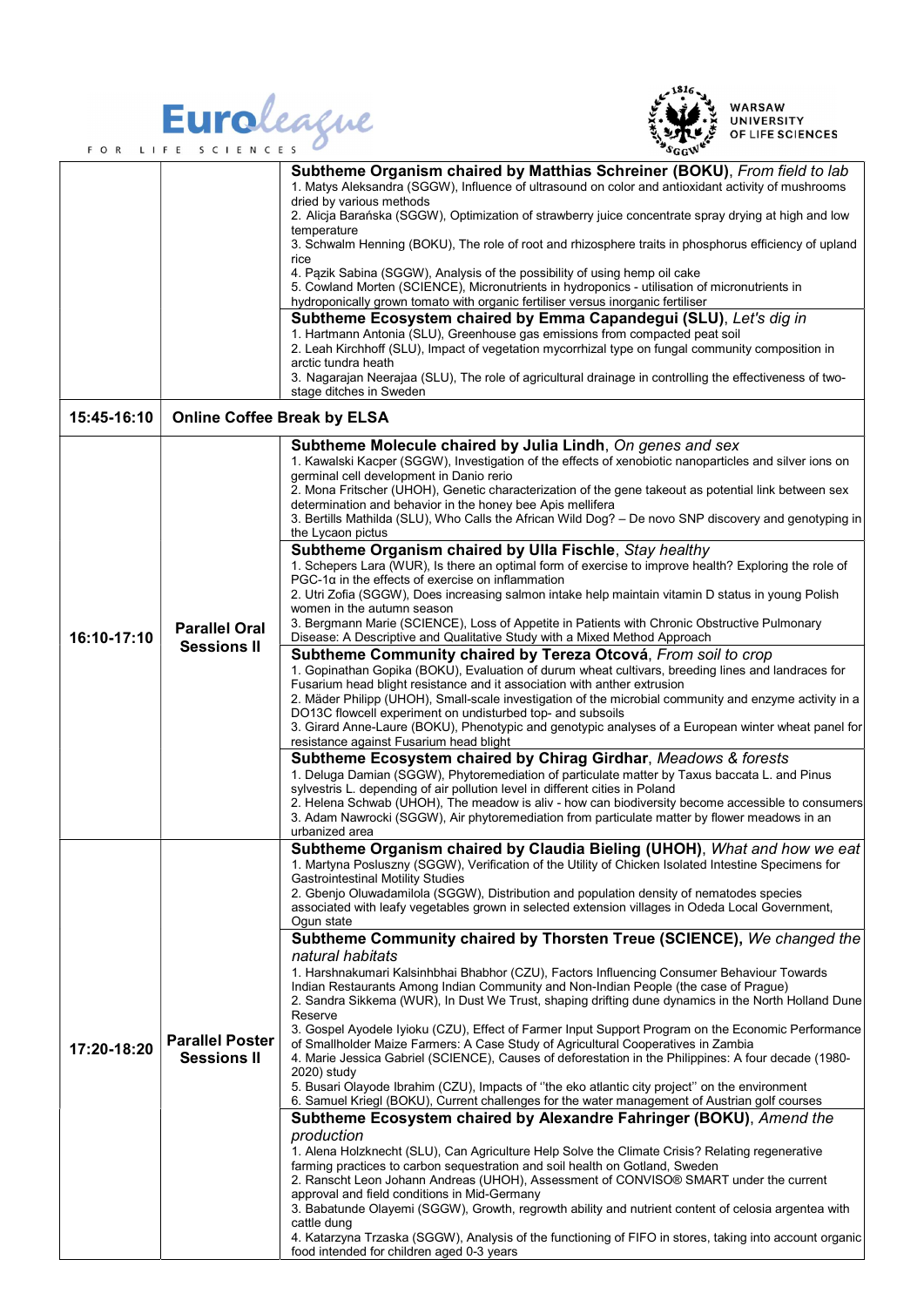



| 18:30-20:00   Online Dinner Break  |
|------------------------------------|
| 20:00-23:00   Online Student Party |

### Saturday, 20 November 2021

| 8:00-8:30   | Wake Up Session by Iwona Gruszka                        |                                                                                                                                                                                                                                                                                                                                                                                                                                                                                                                                                                                                                                                                                                                                                                                                                                                                                                                                                                                                                                                                                                                                                                                                                                                                                                                                                                                                                                                                                                                                                                                                                                                                                                                                                                                                                                                                                                                                                                                                                                                                                                                                                                                                                                                                                                                                                                                                                                                                                                                                                                                                                                                                                                                                                 |
|-------------|---------------------------------------------------------|-------------------------------------------------------------------------------------------------------------------------------------------------------------------------------------------------------------------------------------------------------------------------------------------------------------------------------------------------------------------------------------------------------------------------------------------------------------------------------------------------------------------------------------------------------------------------------------------------------------------------------------------------------------------------------------------------------------------------------------------------------------------------------------------------------------------------------------------------------------------------------------------------------------------------------------------------------------------------------------------------------------------------------------------------------------------------------------------------------------------------------------------------------------------------------------------------------------------------------------------------------------------------------------------------------------------------------------------------------------------------------------------------------------------------------------------------------------------------------------------------------------------------------------------------------------------------------------------------------------------------------------------------------------------------------------------------------------------------------------------------------------------------------------------------------------------------------------------------------------------------------------------------------------------------------------------------------------------------------------------------------------------------------------------------------------------------------------------------------------------------------------------------------------------------------------------------------------------------------------------------------------------------------------------------------------------------------------------------------------------------------------------------------------------------------------------------------------------------------------------------------------------------------------------------------------------------------------------------------------------------------------------------------------------------------------------------------------------------------------------------|
| 09:00-10:00 | <b>Parallel Oral</b><br><b>Sessions III</b>             | Subtheme Organism chaired by Eefje van Dae, Take care of yourself<br>1. Adrian Loy (BOKU), Can you run from UV radiation? Personal UV radiation exposure while jogging<br>2. Katarzyna Łożyńska (SGGW), Diet and the severity of acne in adolescents<br>3. Samirah Blaauw (WUR), Does alcoholism have an intergenerational effect? Investigating the genetic<br>background of alcoholism in C. elegans                                                                                                                                                                                                                                                                                                                                                                                                                                                                                                                                                                                                                                                                                                                                                                                                                                                                                                                                                                                                                                                                                                                                                                                                                                                                                                                                                                                                                                                                                                                                                                                                                                                                                                                                                                                                                                                                                                                                                                                                                                                                                                                                                                                                                                                                                                                                          |
|             |                                                         | Subtheme Community chaired by Elin Fridlund, Women and food<br>1. Patrycja Cichońska (SGGW), The opinion of Polish women on selected aspects of plant-based<br>beverages<br>2. Caroline Beach (CZU), Are Cooperatives an Effective Organizational Structure for Encouraging and<br>Supporting Women's Empowerment? Evidence from Agricultural Cooperatives in the Country of<br>Georgia                                                                                                                                                                                                                                                                                                                                                                                                                                                                                                                                                                                                                                                                                                                                                                                                                                                                                                                                                                                                                                                                                                                                                                                                                                                                                                                                                                                                                                                                                                                                                                                                                                                                                                                                                                                                                                                                                                                                                                                                                                                                                                                                                                                                                                                                                                                                                         |
|             |                                                         | Subtheme Ecosystem chaired by Charlotte Aue, Insects wanted or not?<br>1. Daniel Gärttling (UHOH), Effects of Black Soldier Fly by-product application on the whole-cycle<br>performance of fungus gnats<br>2. Thomas Zankl (BOKU), The role of parasitoids and pathogens in the collapse of a gypsy moth<br>(Lymantria dispar) population outbreak in Lower Austria<br>3. Gamonal Nerea (SCIENCE), Pollinator or not? Arthropod visitators in Danish apple orchards                                                                                                                                                                                                                                                                                                                                                                                                                                                                                                                                                                                                                                                                                                                                                                                                                                                                                                                                                                                                                                                                                                                                                                                                                                                                                                                                                                                                                                                                                                                                                                                                                                                                                                                                                                                                                                                                                                                                                                                                                                                                                                                                                                                                                                                                            |
| 10:10-11:10 | <b>Parallel</b><br><b>Poster</b><br><b>Sessions III</b> | Subtheme Organism chaired by Geir Löe (SLU), Microcosmos<br>1. Monika Michalik (SGGW), Molecular identification of sex in monomorphic breeds and species of birds<br>2. Aleksandra Filipek (SGGW), Identification of MDR1 gene mutation in domestic dog (Canis lupus<br>familiaris) - in silico study<br>3. Sindi Tejera (SCIENCE), Development of a bioassay to assess biopesticide effects of Bacillus<br>thuringiensis strains using the meal worm beetle Tenebrio molitor as a model insect<br>4. Katarzyna Wierzchowska (SGGW), Yarrowia lipolytica yeast - a multifunctional tool in microbial oil<br>collection<br>5. Diana Kmetkova (SCIENCE), The impact of income on the share of animal-based protein in the diet<br>Subtheme Community chaired by Arnold Bregt (WUR), Cicer cum caule<br>1. Cahyani Shassy (WUR), How to construct and implement a nature-inclusive concept using a<br>participatory approach and spatial data Case study: Quickscan software application for sustainable<br>tourism development in small island developing states, Bonaire<br>2. Magdalena Karwacka (SGGW), The influence of carriers on the composition and chemical properties<br>of freeze-dried vegetable snacks<br>3. Golestani Nazli (BOKU), Digital learning and teaching for plant and tree breeding<br>4. Maria Małachowska (SGGW), Effects of Harvista™ and SmartFresh™ ProTabs on physiological<br>state and quality of apples of Red Cap® cultivar stored in ULO conditions<br>5. Brignoli Paolo Libenzio (WUR), Machine Learning to predict grains future prices - Forecasting<br>agricultural commodity prices using an LSTM Neural Network and traditional econometrics<br>Subtheme Ecosystem chaired by Efstathios Diamantopoulos (SCIENCE),<br>Act sustainable<br>1. Sarah-Carina Grunt (BOKU), Emission-restriction potential of touristic aviation through carbon offset<br>and carbon tax in Austria<br>2. Vybornova Anastassia (SCIENCE), Towards a sustainability shift of the transportation system: a<br>network algorithm for the identification of gaps in urban bicycle networks based on OSM data<br>3. Joanna Orzińska (SGGW), Application of the green streets in limited urban space, Warsaw case<br>studv<br>4. Jessica Spengler (UHOH), Impact of the evolution of the climate system on phenology as a challenge<br>for agriculture in Baden-Württemberg - Investigation of climate change in connection with large-scale<br>weather-classifications<br>5. Vincent Oostvogels (WUR), Bending the curve of biodiversity loss: interdisciplinary research to<br>enhance biodiversity conservation in agroecosystem<br>6. Natalia Piechota (SGGW), Traffic-related PM accumulation from vegetation of urban forests |
| 11:10-11:30 | <b>Online Coffee Break by ELSA</b>                      |                                                                                                                                                                                                                                                                                                                                                                                                                                                                                                                                                                                                                                                                                                                                                                                                                                                                                                                                                                                                                                                                                                                                                                                                                                                                                                                                                                                                                                                                                                                                                                                                                                                                                                                                                                                                                                                                                                                                                                                                                                                                                                                                                                                                                                                                                                                                                                                                                                                                                                                                                                                                                                                                                                                                                 |
| 11:40-12:40 | <b>Parallel Oral</b><br><b>Sessions IV</b>              | Subtheme Organism chaired by Elin Fridlund, How fish grow?<br>1. Magdalena Sobień (SGGW), Histological analysis of the habenula in paradise fish (Macropodus<br>opercularis)<br>2. Muhammad Firdaus (WUR), Water temperature alters white muscle fibre recruitment and growth in<br>juvenile Nile tilapia<br>3. Pola Pruchniak (SGGW), Do silver nanoparticles have effect on sex development in fish<br>Subtheme Community chaired by Julia Lindh, Humans and natural resources<br>1. Georg-Wilhelm Koenig (BOKU), Understanding the quality of exotic coffee: More than just a<br>souvenir? The case of Gran Canaria, Spain                                                                                                                                                                                                                                                                                                                                                                                                                                                                                                                                                                                                                                                                                                                                                                                                                                                                                                                                                                                                                                                                                                                                                                                                                                                                                                                                                                                                                                                                                                                                                                                                                                                                                                                                                                                                                                                                                                                                                                                                                                                                                                                   |